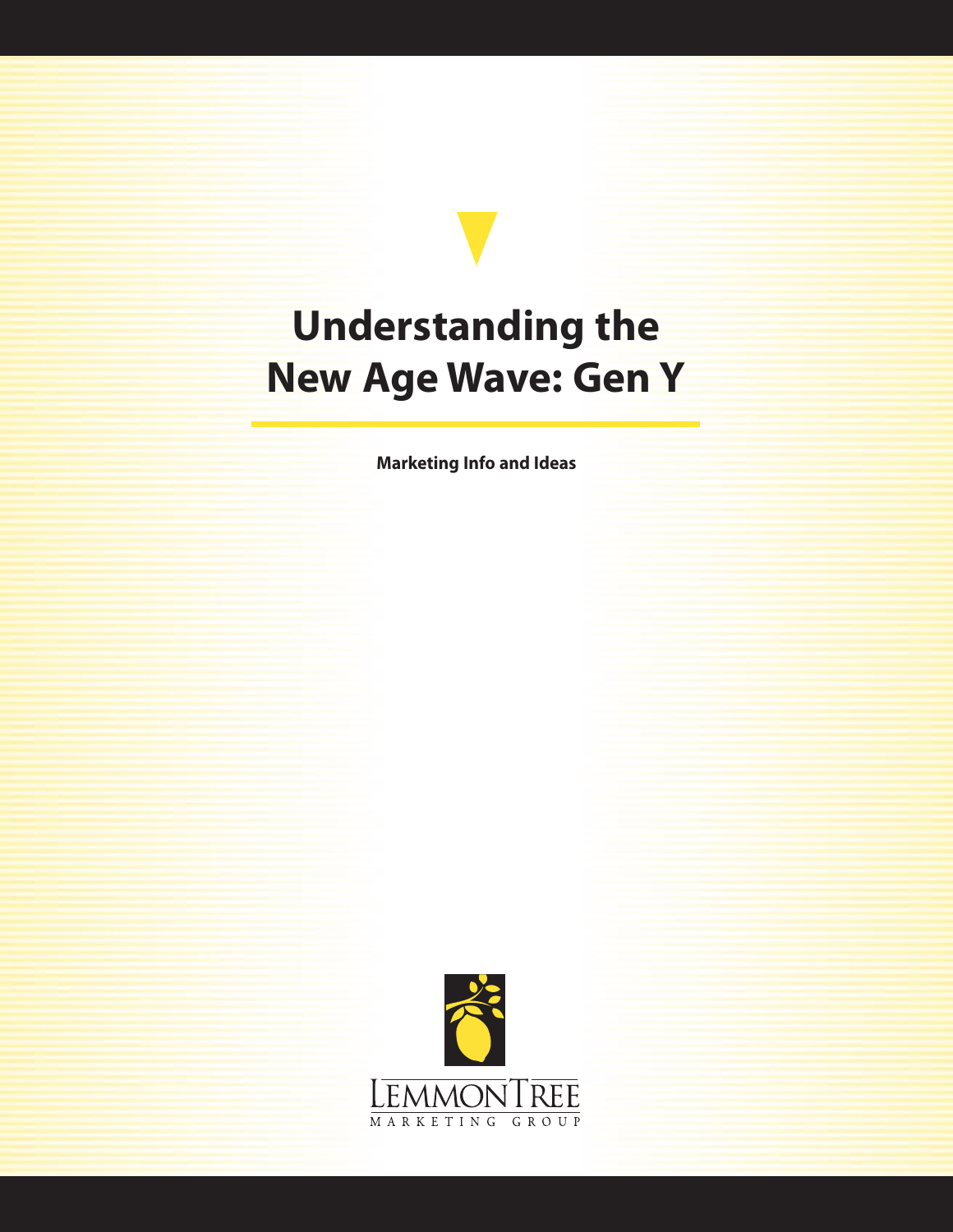### **Insights Into What Makes Gen Y Tick**

#### **Are young adults today so different than their parents and grandparents?**

Yes and No. From the impact of growing up "digital" to going through recessionary times, the influences are different, even extraordinary. According to a Pew Research Study in 2015, 24% of teens go online "almost constantly," facilitated by the widespread availability of smartphones.

Yet, there are still the same interests, peer pressures, dreams and struggles that come with merely maturing, aging, and experiencing life.

The Gen Y group is ambitious, optimistic, grew up with major brands, are searching for a career that inspires and pays well, consider getting married and having kids. Basically, like their parents, they want balanced lives complete with well-paying jobs at good companies that provide flexible work options, as well as opportunities for raises, bonuses, and/or promotions.

Really, young adults pretty much all are going through life's events and will need financial services to make their lives work! However, to influence their decision of which financial institution to use, it does help marketers to understand how they communicate, what they think, and how they make

decisions. In essence, what makes this version of young adults respond to marketing offers and brand experiences?

Jason Dorsey, author of Y-Size Your Business, published in early 2015 wrote, "Gen Y often has a feeling of entitlement. However, that is not true for everyone in my generation. In fact, we are witness to a dislocation between the Gen Yers and Millennials who have their stuff together and those who are struggling to gain real-world traction. Gen Y is

NOT tech-savvy. We are tech-dependent. We often don't know how technology actually works, only that we can't live without it. Gen Y loves instant gratification. We are notorious for not being able to wait in line – especially when getting coffee! Gen Y is known for having big expectations but not always knowing or valuing the steps involved to reach those expectations."\*

#### **What does this mean for financial services as an industry?**

In trying to reach teens and young adults, Dorsey had provided some insights to an e-book for The Center for Generational Kinetics that:

- Gen Yers may expect their parents to help them, but as they mature, members of this generation are having to rely on themselves more and more.
- Technology is how Gen Y wants to connect with professionals, firms, and financial information.
- Instant access to their ongoing financial progress is essential to Gen Yers.
- Gen Yers pay attention to how global events affect their investments.





(\*Cite: Jason Dorsey, Gen Y Is Ready to Invest ... Are You Ready to Advise Them? The Center for Generational Kinetics in 2012)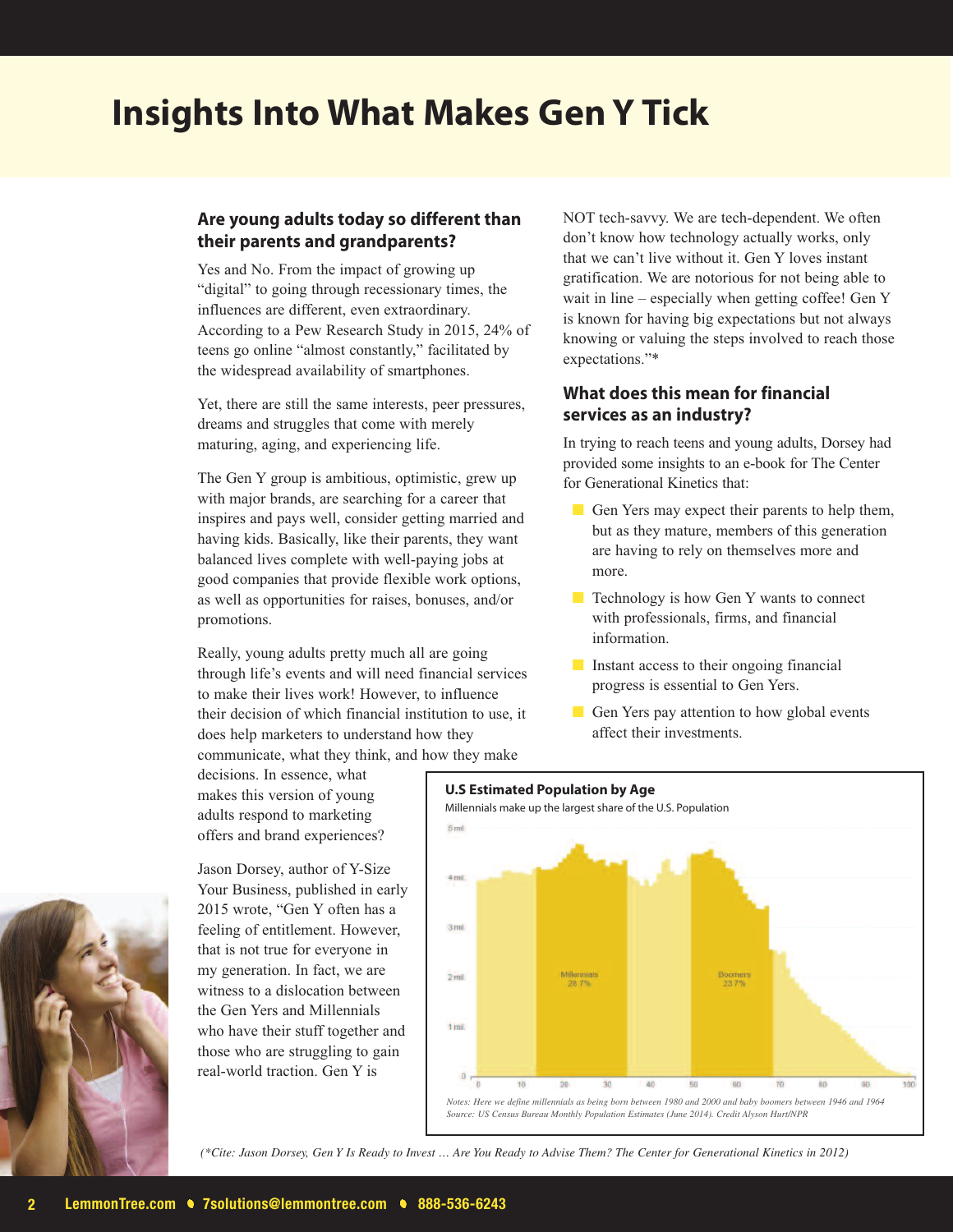#### **Gen Y Insights**

The Pew Research Center published a study in 2010 called, "The Millennials: Confident: Connected. Open to Change." Insights into this generation, defined as millions of 18-29-year olds, included:

- They get along well with their parents.
- They respect their elders.
- They are becoming more educated with more enrolled in college, 39.6%, than in the past.
- They place parenthood and marriage far above career and financial success.
- They are wary of human nature with 66% saying you can't be too careful.
- They are less skeptical of government than their parents.
- They are the least overtly religious, not joining formalized religion, yet pray about as often as their elders.

Additional key pieces of information:

- 37% are unemployed
- Only 21% are married, yet one third are already parents
- Only 1 in 6 were raised by both parents

Regarding use of connecting, social media, email and the Internet:

- 75% have set up a profile on a social networking site
- More women (33%) than men( 24%) social networking users visit a social networking site several times a day
- 83% sleep with their cell phone by the bed
- 65% say television and 59% cite the internet as their main source for news
- From television, 43% use cable news stations while 18% use network
- Online for news and information, one-fifth (20%) mention Yahoo, 18% cite CNN, 10% Google and 7% MSN

About Finances:

- 77% worry that they are not saving and investing enough
- 36% depend on family members for financial support
- 20% feel that owning a home is one of the most important things in their lives



#### **They Think Differently**

While every generation has unique aspects that effect how youth behave or adapt to changes, the majority of Gen Y or Millennials, have become the first digital natives. While the Boomers and Gen X have been impacted by the changes in technology, those generations adapted to new technology as it became popular and available.

In approaching this generation, here are some insights from Micah Solomon, a customer service consultant and author in the Forbes Signature Series eBook, Your Customer Is The Star: How To Make Millennials, Boomers And Everyone Else Love Your Business:

- Millennials expect technology to simply work–so you'd better make sure that it does.
- Millennials are a social generation—and they socialize while consuming (and deciding to consume) your products and services.
- They collaborate and cooperate–with each other and, when possible, with brands.
- They're looking for adventure (and whatever comes their way).
- They're passionate about values–including the values of companies they do business with

What this means for your credit union is the ability to attract Gen Y/Millennial financial relationships will be heavily dependent on technology in a way that it provides seamless access to their money into their technology habits.

From a Pew Research Report,"It's not just their gadgets — it's the way they've fused their social lives into them. For example, threequarters of Millennials have created a profile on a social networking site, compared with half of Xers, 30% of Boomers and 6% of Silents. There are big generation gaps, as well, in using wireless technology, playing video games and posting self-created videos online. Millennials are also more likely than older adults to say technology makes life easier and brings family and friends closer together."

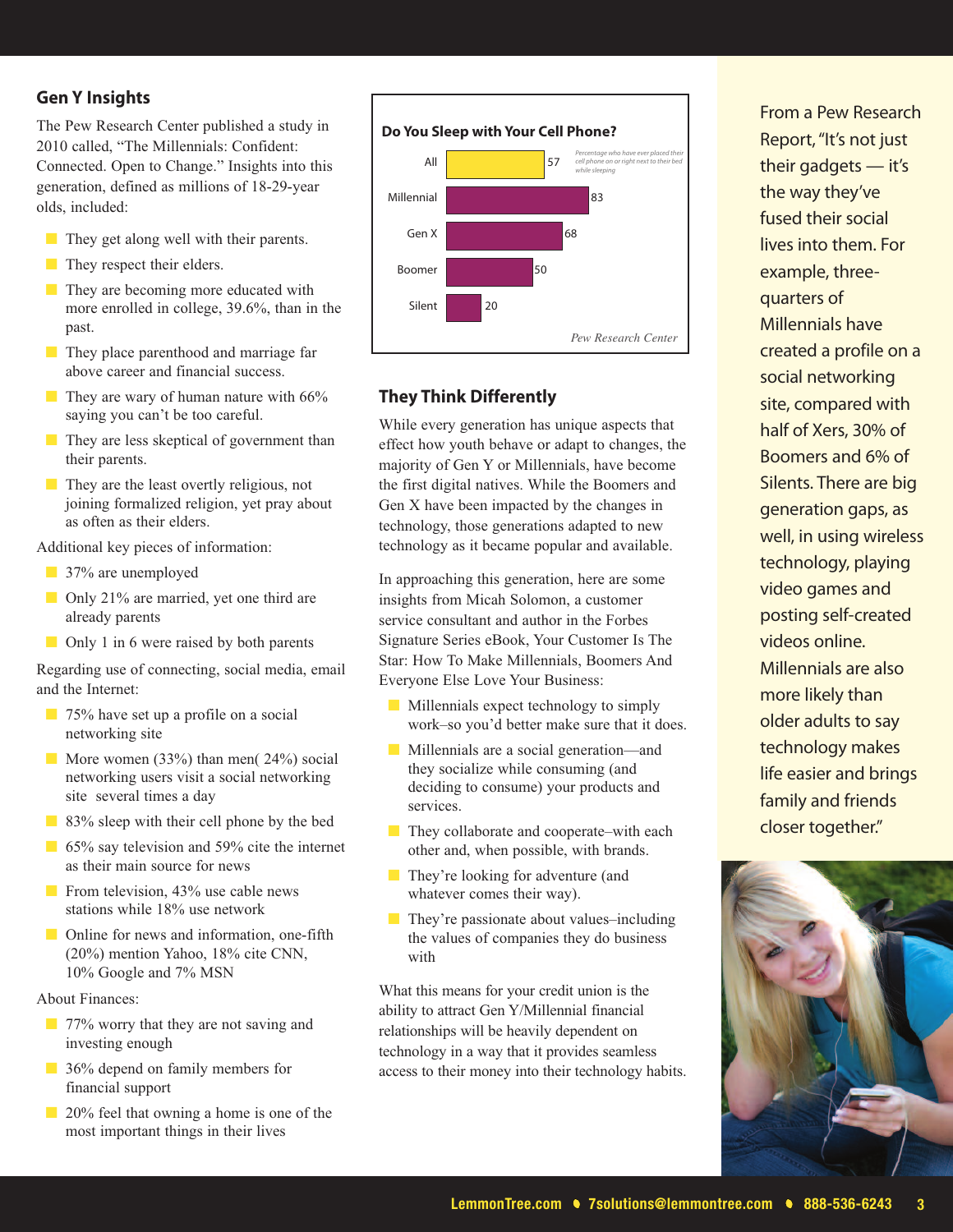| <b>Gen Y's Impact on Membership</b>                   | <b>Average</b><br><b>Client CUs</b> |
|-------------------------------------------------------|-------------------------------------|
| <b>All Retail Mbrs</b>                                | 48,799                              |
| Total Retail Mbrs 18-30                               | 8,986                               |
| Percentage                                            | 19.14%                              |
| <b>When did the Gen-Yer Open Their First Account?</b> |                                     |
| Under age 13                                          | 14.1%                               |
| Between ages 13-17                                    | 16.1%                               |
| After age 18                                          | 69.8%                               |

#### **Gen Y May Get Start Their Financial Start At Your Credit Union...Or Not!**

What do you know about your Gen Y members? Do you know if your youth marketing is working or do you even have any youth marketing in place? I have always been a big proponent of children's savings programs and teen programs for their ability to engage parents with the credit union. Yet, often I hear a client's concern of what the impact really is of low balance children's savings accounts and then low balance checking accounts for teens as they get their first jobs.

To address the issue:

- First, I found that most young adults follow their parents' advice about where to do their banking.
- That led to wondering how many young people already had relationships at our client credit unions before age 18.
- Which meant using MCIF (database software analysis), to see that for larger credit union clients, 30% on average of the young adults opened account prior to age 18!
- Finally, what did this have to do with youth marketing? And each of those credit unions mentioned (see chart above) had some form of youth savings account or program to encourage young memberships.

So while it is good to attract more members ages 18-30, it is also a good practice to have them "financially" grow up doing their banking in the credit union!

From another Filene Research Institute study in 2014, young Americans aged 23 to 35:

- 66% of Gen Yers have at least one source of outstanding long-term debt whether student loan, mortgage, or car loan
- 30% have more than one source of long-term debt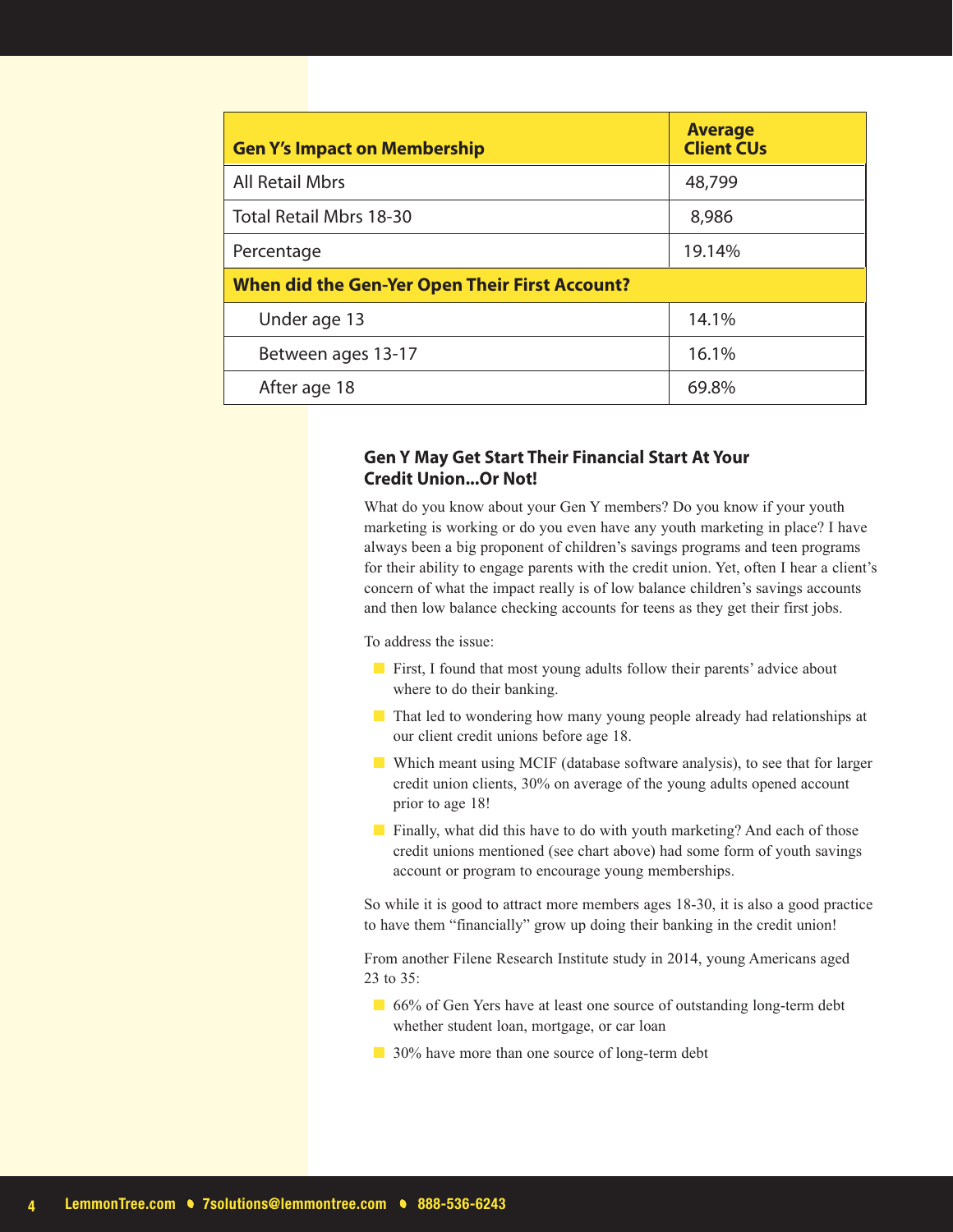In today's fast-paced marketplace, teens and young adults, ages 13 and up, have parents opening accounts to give their child access to a lifetime of credit union membership. For products, the key is to have a convenient and simple debit card product for teens and young adults for every day expenses instead of carrying cash. When the youth turns 16 and may need to direct deposit a paycheck from a part-time job, the credit union is the perfect place to start their money management.

A key element in having a student or youth account is to consider something different than calling it a "checking" account. The youth of today are no longer writing checks because of the proliferation of debit transactions and services like PayPal.

The benefit of having this joint account with a parent is that it provides flexibility for easy transferring of funds as well as more opportunity to build the credit union relationship. Also, the importance of being on the account allows parents to see the teen's transactions.

One way is to create a branded solution for your teen program to market to parents for which can be developed to add more financial education and products designed with the teen in mind. And, by creating a branded debit card, it offers a young adult the ability to have their own style of account, different than mom and dad's account.

With the proliferation of mobile apps, alerts can be sent to the teen's or young adult's smartphone such as low balance level or a due date on a loan. Gen Yers that fall into the category of college students or new to the job market are often living paycheck to paycheck and have a high demand for financial alerts. Educating young adults about setting alerts starts them on the path to better management of their money.

A way for a young adult to start building credit is by properly using a credit card. Create a student credit card program to allow two options, one a small line of credit depending on the age of the young adult and a secured credit card using a savings balance as collateral. As the young adult uses the credit card, the reporting to a credit bureau will help establish his/her credit score.

# **Millennials'Priorities** Being a good parent **62 and 52**



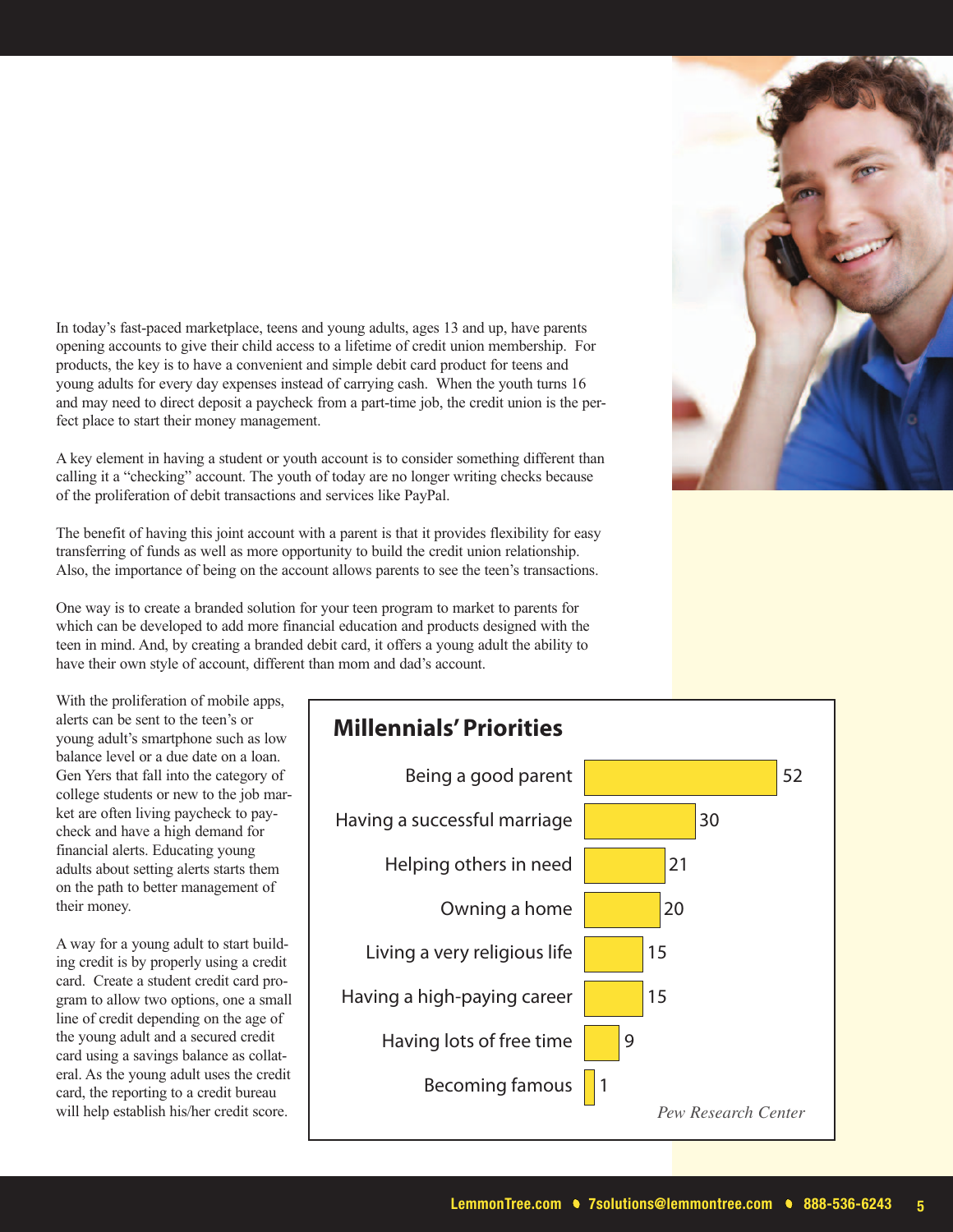

#### **It's predicted by 2025 three out of every four workers globally will be millennials…**

- **Millennials are significantly** more likely to transact with their bank through mobile apps than other age groups
- 34% of millennials leave their banking institution because account fees are too high
- Two-thirds of millennials expect to self fund their primary source of income in retirement through retirement accounts and other savings
- 73% of millennials are more likely to be excited about a new offering in financial services from Google, Amazon, Apple, Paypal or Square than a traditional financial institution

Cite: Coming of Age: Young Adults in 2015, By Manpreet Nat, Research Associate, Filene Research Institute & James Marshall, The Cooperative Trust, April 9, 2015



#### Are these numbers so low because Gen Y doesn't need these products? Perhaps. But they will!

Cite: Javelin Research and Strategy, Gen Y: How to Engage and Service the New Mobile Generation, 2012 from *Generation Y: Why They're Worth a Second Look, Harland Clark*

#### **Do You Have Gen Y Engaged? Pull the Data!**

A review using MCIF database analysis of several credit union clients revealed some interesting aspects of the relationships developed with Gen Y. The first chart shows the percentage of young adults in Gen Y according to when they opened their first account. What's significant is that the average for larger credit unions, asset sizes from \$250 to \$500 million, was closer to 20% while adding in smaller asset size clients (\$100 million and less) was a little over 18%.



#### **Gen Y, Ages 18-30, by Age Range of Joining CU**

*Source: LemmonTree Marketing Group, MCIF Data of 7 client credit unions*

■ % Joined before age 13 ■ % Joined when ages 13-17 ■ % Joined after age 18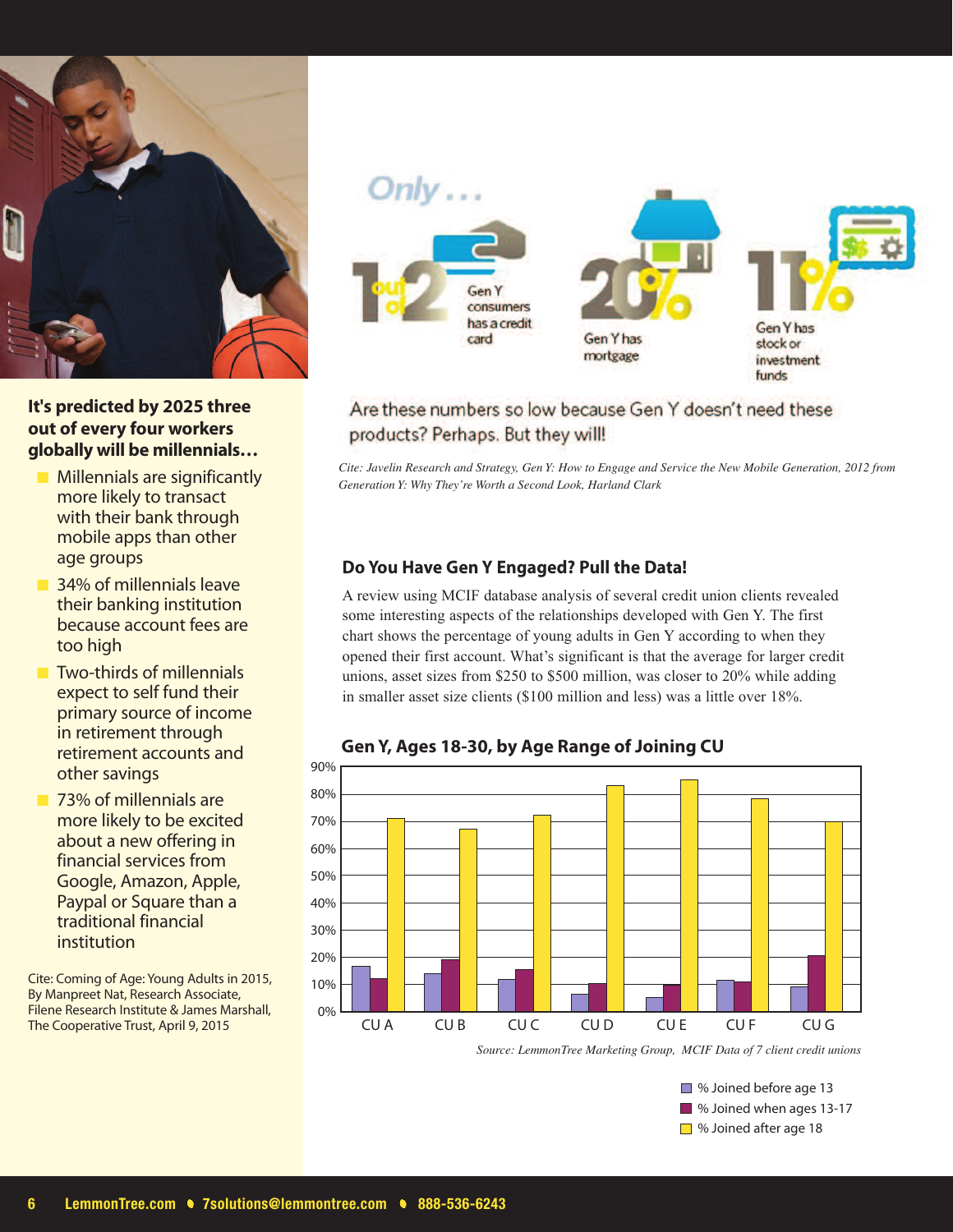For Checking accounts, the most important finding was the higher penetration of among those who joined their credit unions when they were ages 13-17. In the chart below, almost every credit union had more penetration of checking for those joining their credit unions as a teenager. Also, most had a high penetration of checking for members who joined or accounts were opened as children (ages 0-12).



**Gen Y Penetration of Checking by Age Range of Joining CU**

CU D in the chart below had a certificate product which allowed add-on deposits, so it had acquired a large percentage of young member business. Interesting finding was that the penetration of Certificates was higher with early joiners (as children) probably due to parents starting the savings habit.



#### **Gen Y Penetration of Certicates by Age Range of Joining CU**

*Source: LemmonTree Marketing Group, MCIF Data of 7 client credit unions*

■ % Joined before age 13 ■ % Joined when ages 13-17 ■ % Joined after age 18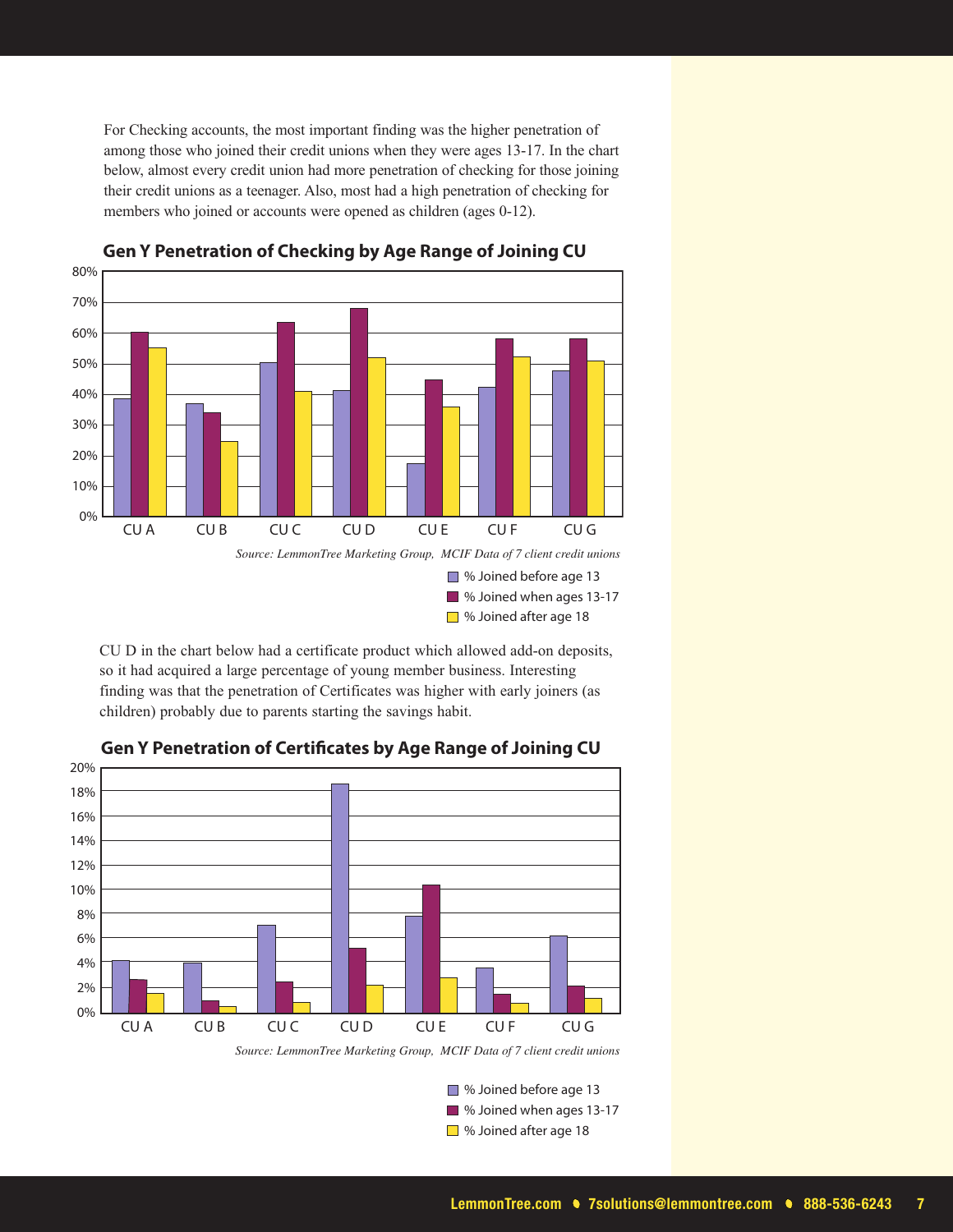Auto loan penetration was greatest with those young members joining after age 18. For most credit unions, indirect lending has attracted a lot of young members. In addition, a couple of the credit union clients had young military members, which is usually characterized by getting new vehicles.



#### **Gen Y Auto Loan Penetration by Age Range of Joining CU**

■ % Joined before age 13 ■ % Joined when ages 13-17 ■ % Joined after age 18

A final product reviewed was credit cards to see if there was anything significant about those members who joined in their early years. Below is a chart the shows the impact of getting young people to join by at least age 13 because there was a significant penetration of credit cards in almost every credit union with members who joined in that age range. In most of the credit unions reviewed, the Gen Y members who joined before age18 were more likely to use the credit union's credit card.



#### **Gen Y Penetration of Credit Cards by Age Range of Joining CU**

*Source: LemmonTree Marketing Group, MCIF Data of 7 client credit unions*

■ % Joined before age 13 ■ % Joined when ages 13-17 ■ % Joined after age 18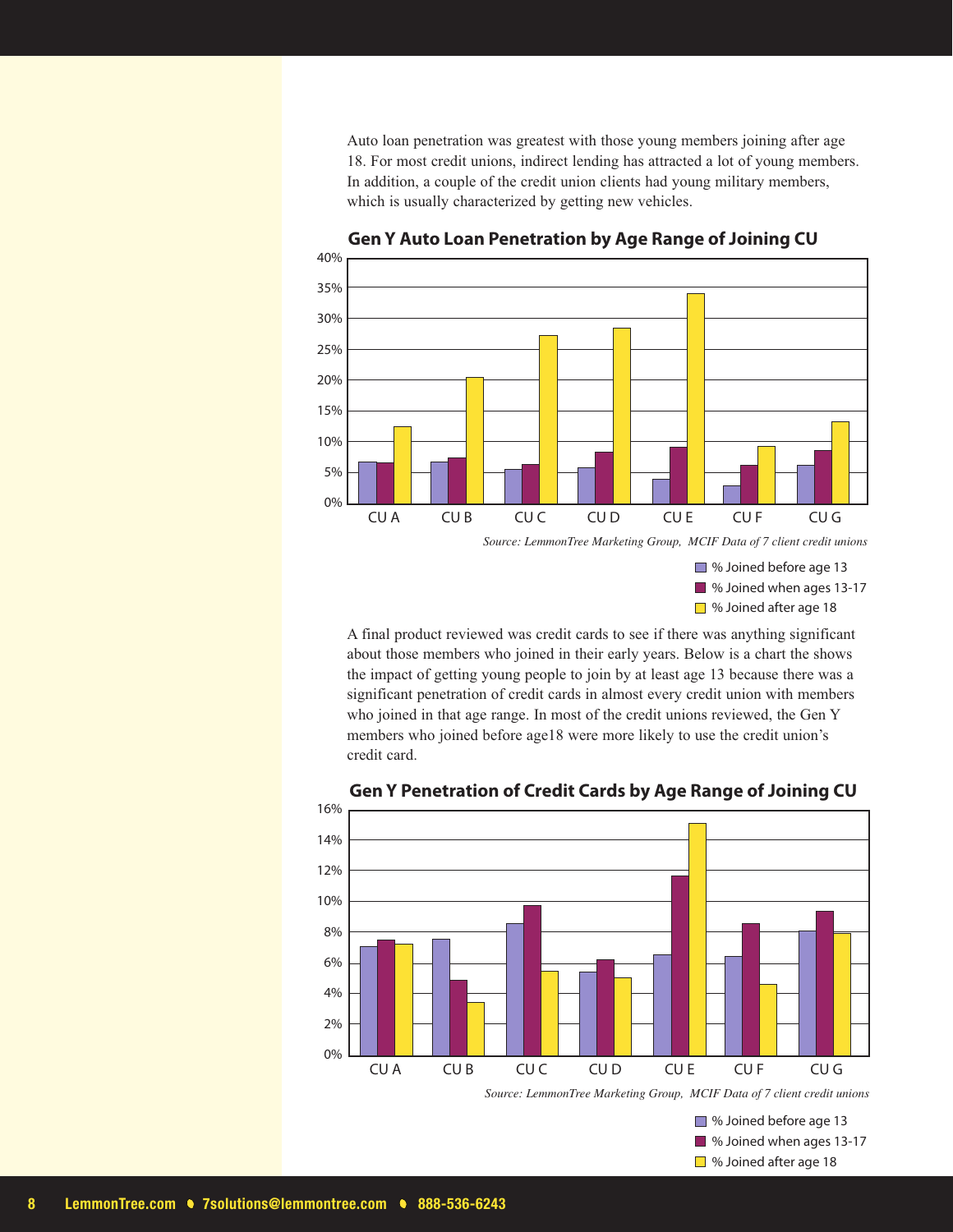To add some individual credit union perspective, below is a chart from one credit union client that is over \$300 million in assets. The far left bars represent the percentage of members that are currently ages 18-30 broken out with respect to when they opened their first account. The next four sets of bars are product penetration of those groups for Checking, Certificates, Auto Loans, and Credit Cards.



**Penetration of Products for Gen Y, Ages 18-30 for CU Client \$300 Million in Assets**

As an indication of the impact of youth programs and/or having parents open accounts at a young age. The aspect of introducing young children and teens to money management should be reviewed from various angles. Below is the average deposit and loan balance according to when Gen Y members actually started their memberships. Deposit balances are higher at this client credit union for members who joined under age 13. The average loan balance was higher for the Gen Y member joining after age 18.



**Average Deposit Average Loan** 

#### **Average Deposit & Loan Balances for Gen Y, Ages 18-30, for CU Client \$300 Million in Assets**

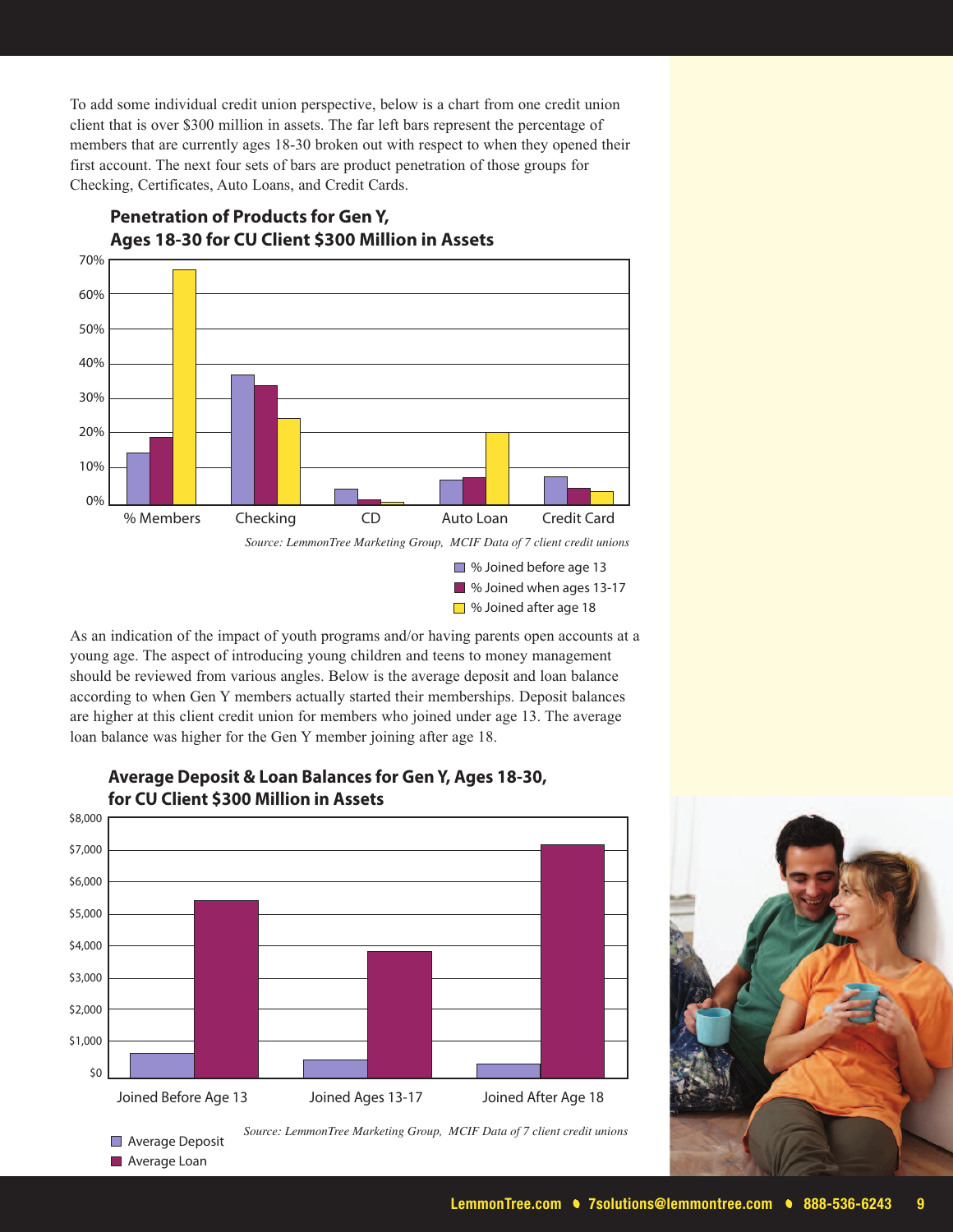

#### **Where will marketers find young Gen Y?**

The connection to their smartphones makes it critical to have a presence in social media. For teens, the idea is not to try to attract them to "Like" your credit union on Facebook or follow you on twitter, but to use those social networks for providing good money management information. With the visual aspects of all the social media including photos and videos, you can tell better stories about handling money, credit, and saving. A post about protecting one's identity or how credit scores impact how much interest the person pays for a loan, are ways to give valuable info in short sound bytes with a photo or video to engage the young adult.

#### **Key Findings for the Next Generation**

There does seem to be a sweet spot with those young people who join the credit union between ages 13-17. Having the ability to use MCIF database analysis to review some statistics about current Gen Y members helps to confirm the value of getting children and young teens into the credit union membership. From the high penetration of checking, certificates and credit cards, getting young members involved as early as possible will result in more product penetration as they grow up.

While credit unions that were analyzed have youth programs or special children's savings account mentions, those with more tools, newsletters and promotional messaging have an edge. The importance of having a marketing program is to attract the parents and give them a reason to open children's accounts.

#### **How to Position Your Credit Union**

Understanding a diverse group of young adults that has grown up in the digital world makes every marketer question the messaging and the channels used to reach them. Yet, to effectively get them into your credit union's fold can potentially mean a lifetime of value.

To find them, make sure to get involved with high schools and middle schools in your field of membership. As our statistics show, client credit unions have attracted more checking accounts and deposits when young adults joined before the age of 18. Another key target is local community colleges, trade schools and universities. Since Gen Y is attending college at a higher percentage than their parents and grandparents, being near campuses and involved with students offers a means to be accessible.

Consider that Gen Y wants to have a voice, wants to participate, yet turns to their parents for advice, you really have two markets to address with multiple channels in play!

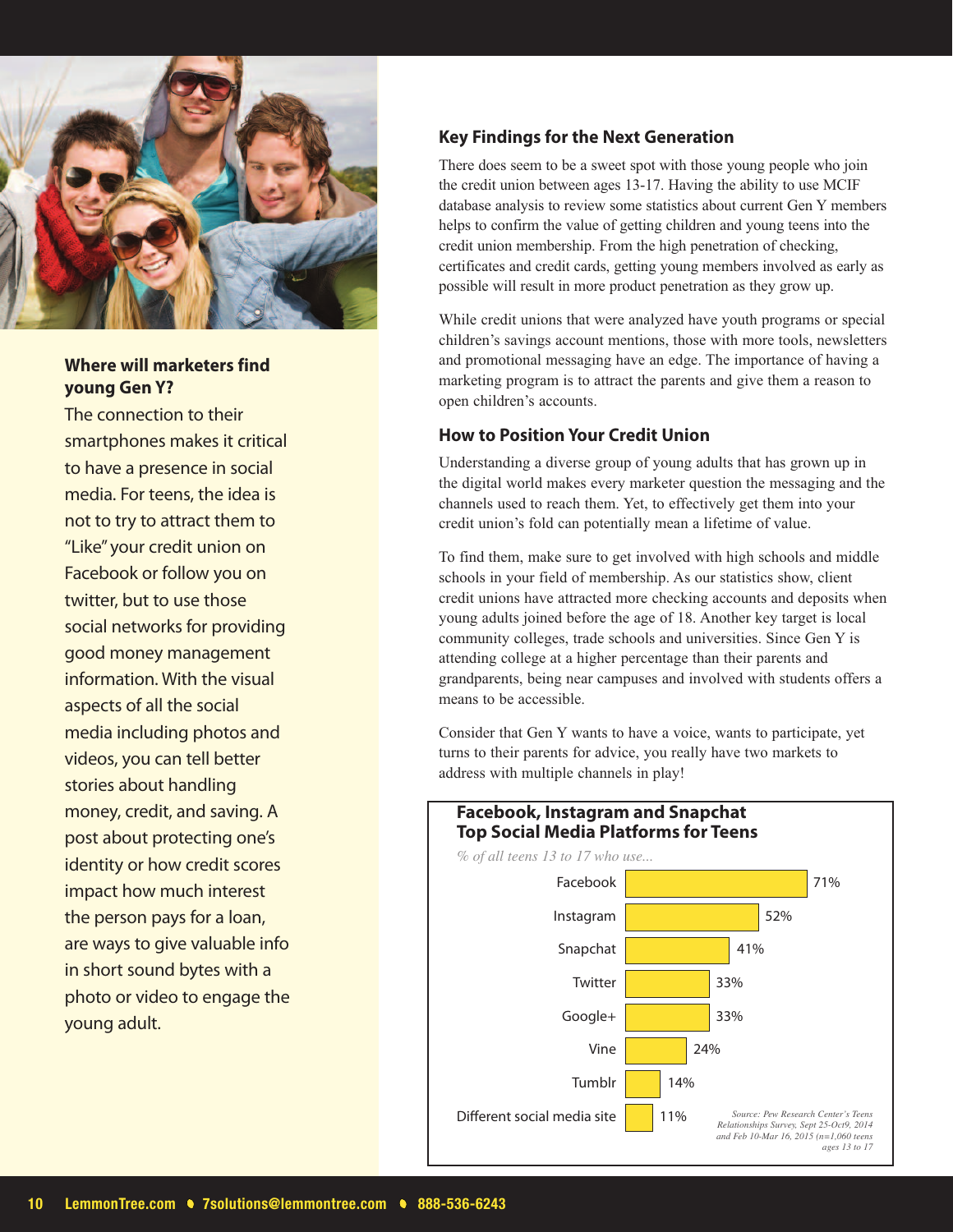#### **More Tips…**

For Parents:

- Provide resources, financial literacy, and engagement for teaching their kids about money management
- Incorporate young adult programs and children's savings programs to enable parents to start their kids learning about money which also gets them into your credit union family at the youngest ages.

For Young Adults:

- Provide online tools that offer two-way communication, quick answers, tips and information on how to make the most of their money.
- Don't be afraid to use television advertising on cable networks that attract the young adult demographic of 18-29, even up to age 35.
- Upgrade your mobile banking platform and make sure to educate young adults on how to best use the alerts and tools for their personal banking.

Final marketing tips in terms of marketing mediums of advertising, direct mail and online:

- Direct mail and promotions must not be too slick or may be dismissed.
- Gen Y does not care for fluff, aim for more substance.
- Online, make sure to send good offers in email but more importantly on your website and even Facebook.
- The key is to have a way for them to easily apply online 24-7.
- The Internet is now increasingly carried in their pockets on mobile phones, so mobile banking, e-alerts about accounts, and mobile site easily read on the smaller device have to be in place.

A final note about reviewing and recognizing their consumer power. While the Boomers made a significant impact through their lives, Gen Y is larger, digital and making an impact right now. The marketing planning you are doing right now may be to ramp up what you have in place, whether educational programs, microsites to attract them with resources, or specialty products for their lifestyles.

- What are you doing today that you can build into something more robust as the place for the family to do their banking?
- What youth debit card account options do you have?
- And what financial education, resources, and money savvy tools do you have to attract parents to open accounts for their kids?

Get moving with Gen Y to maximize their lifetime relationship with your credit union!